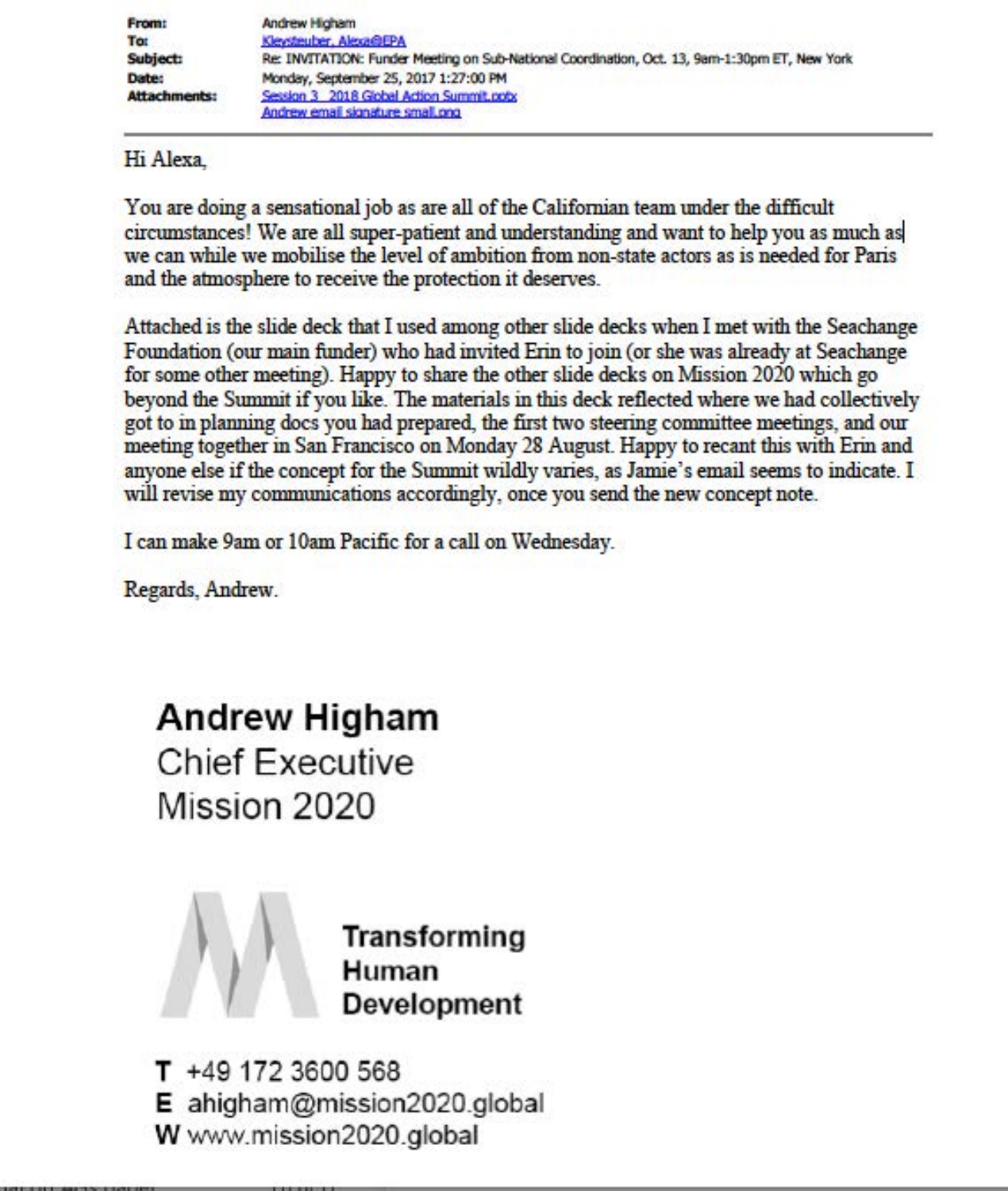## **2018 GLOBAL CLIMATE ACTION SUMMIT** Hosted by the city of the future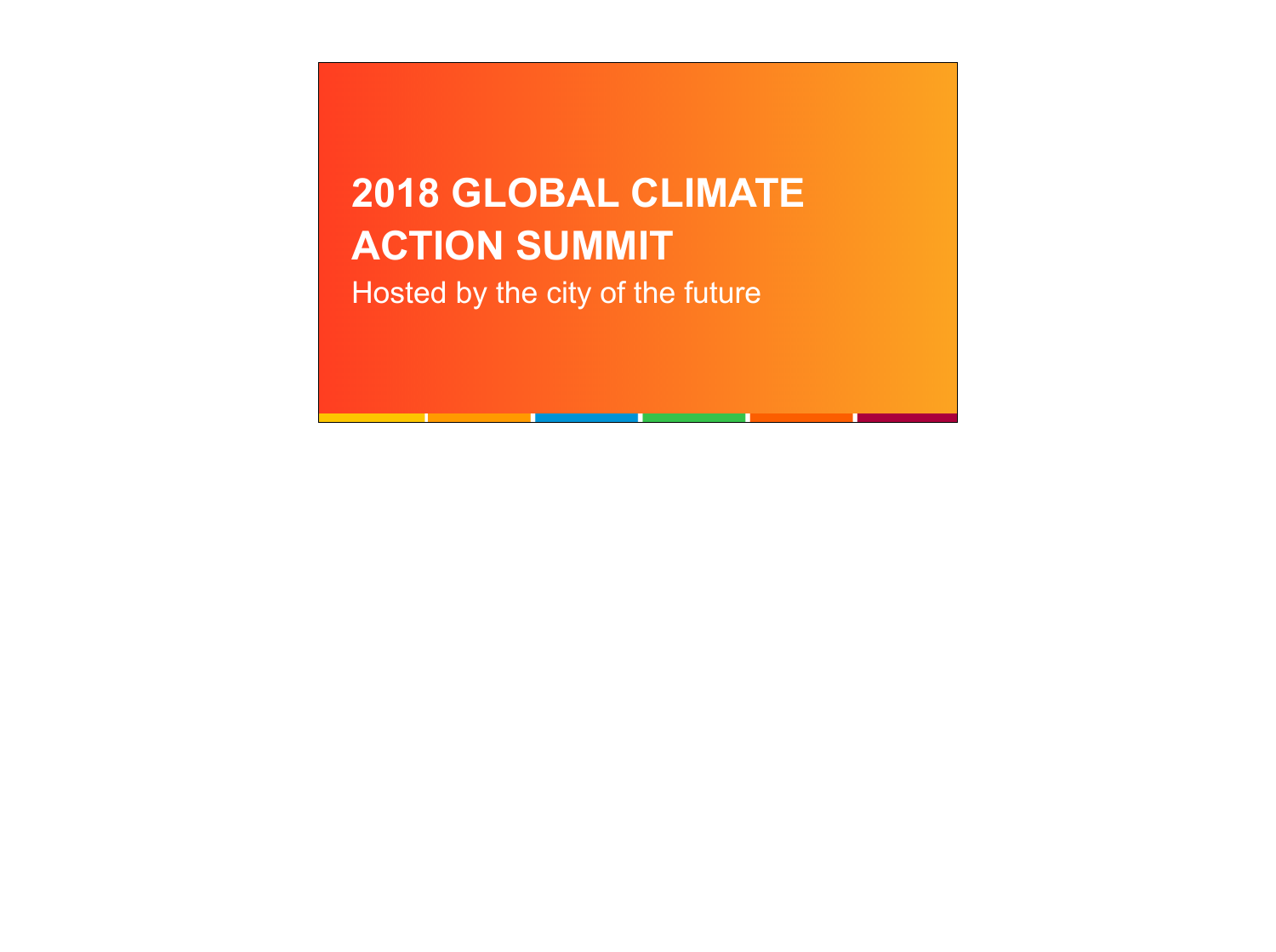## **MOBILIZING THE GROUNDSWELL OF INNOVATIVE, AMBITIOUS CLIMATE ACTION FROM EVERYONE TO LEVERAGE ENHANCED COUNTRY AMBITION**



Speaker: Andrew Higham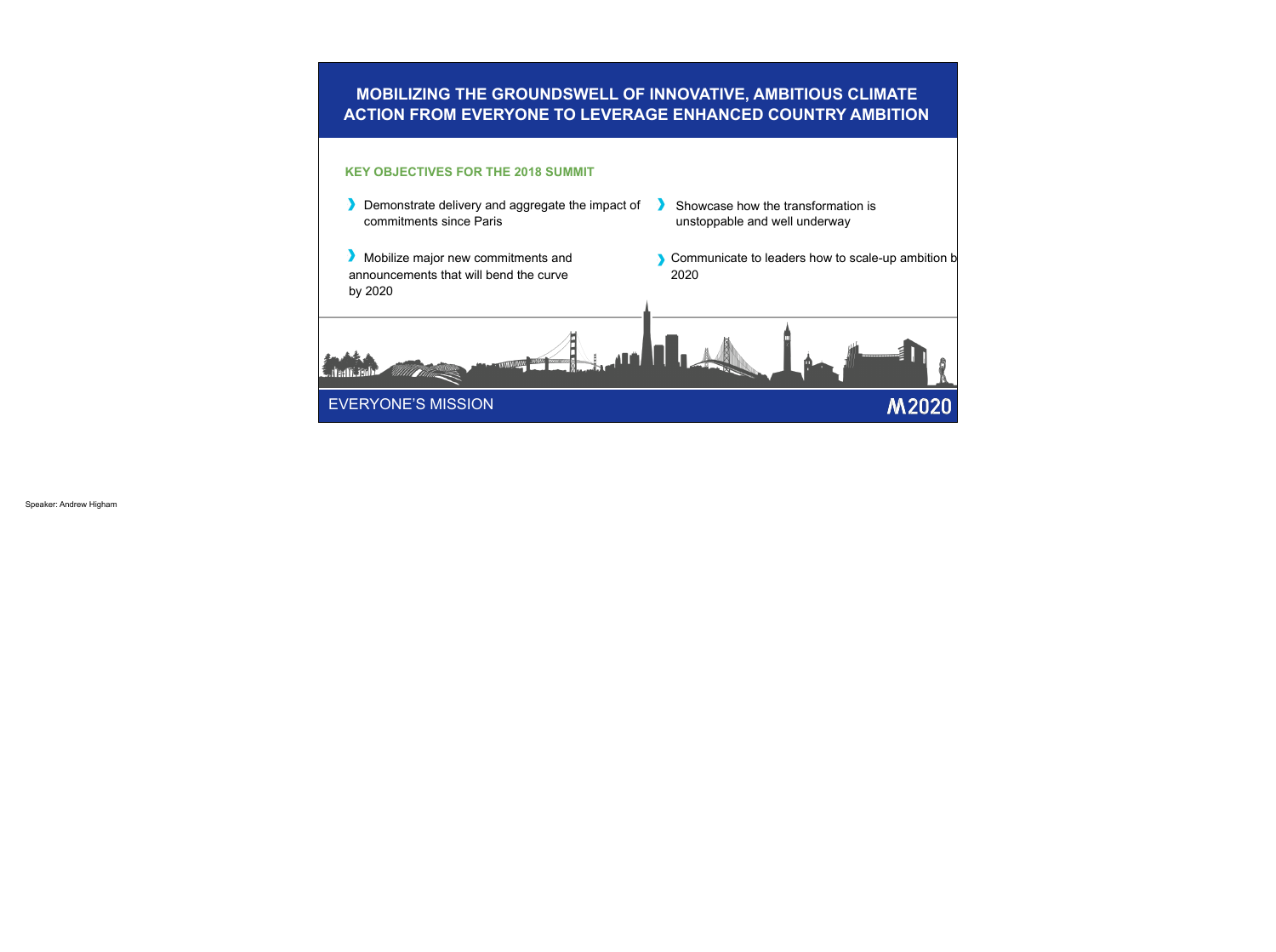## **Supporting the State of California**

**Mission 2020 will continue to support the State of California:**

- Advise on Summit background and potential global impact
- Facilitate the Summit Steering Committee, communications group and other working groups
- Coordinate analytical products for the Summit, including aggregation of climate action
- Support California's announcements strategy and obilise constituencies to deliver headline outcomes for the Summit
- Support maximum impact from the Summit into UNGA, COP 24 and efforts to leverage greater national ambition by 2020

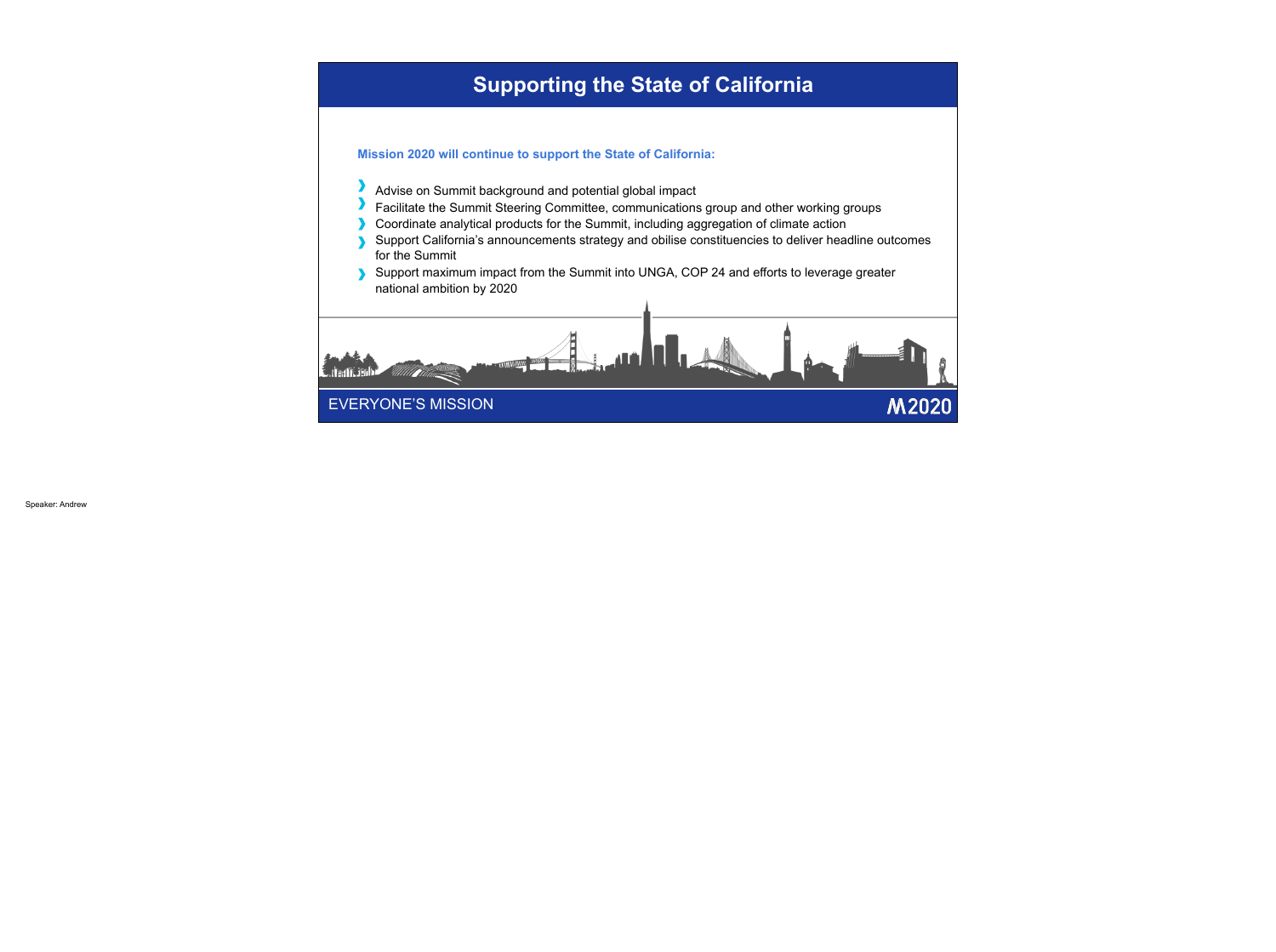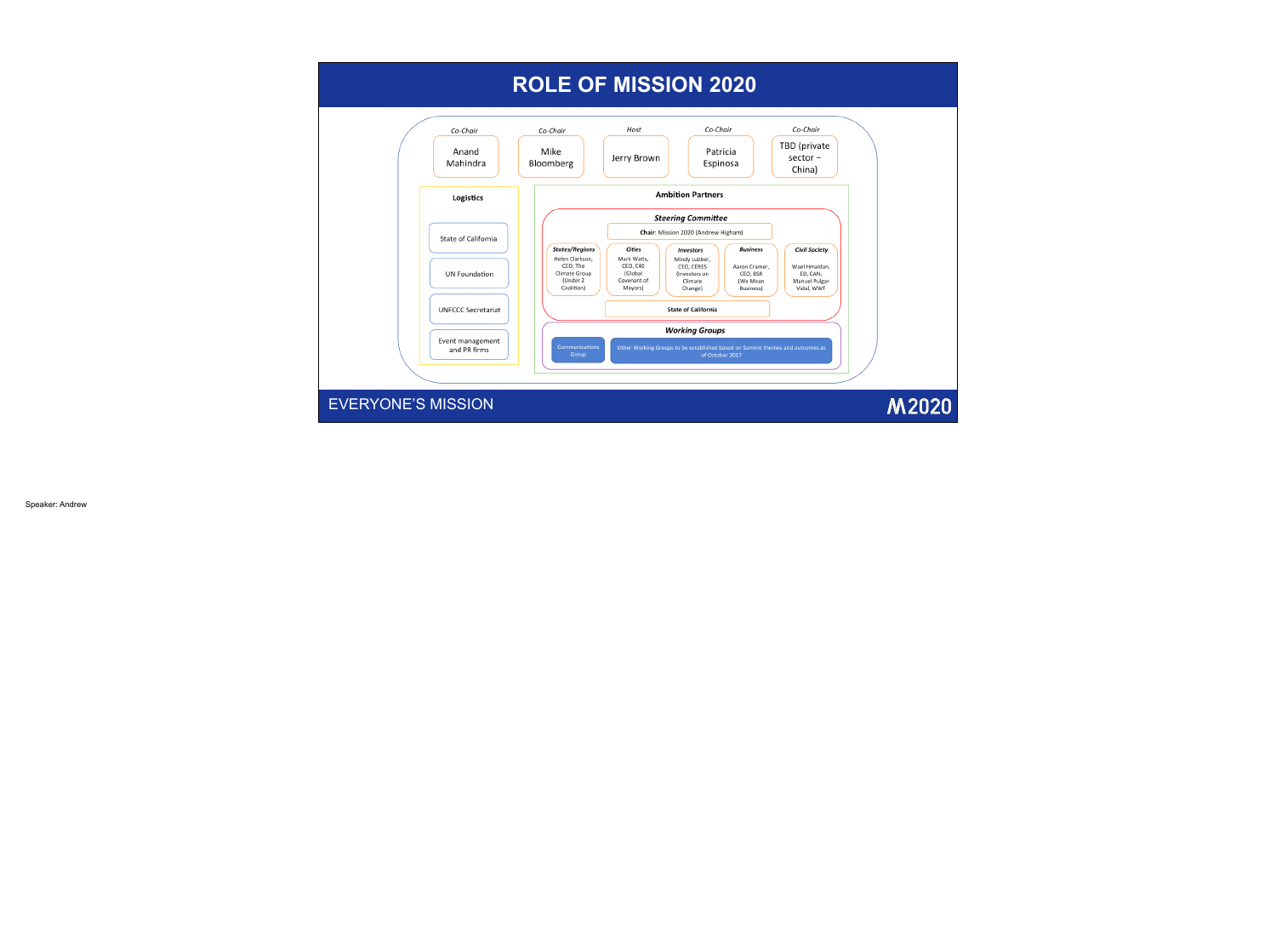## **WORKING GROUP FORMATION**

i **HEADLINE OUTCOMES FOR THE 2018 SUMMIT WORKING GROUPS WILL BE THE ENGINE ROOM FOR MOBILIZING ACTORS TO DELIVER THE** 

| Step 1                                                                                       | <b>Step 2</b>                                                                                                                             | Step 3                                                                                                                |
|----------------------------------------------------------------------------------------------|-------------------------------------------------------------------------------------------------------------------------------------------|-----------------------------------------------------------------------------------------------------------------------|
| (August-October 2017)<br>Summit programme structure and<br>headline outcome definition phase | (September-November 2017)<br><b>Convening constituencies through</b><br><b>Steering Committee members to</b><br>socialise Summit outcomes | (December 2017-September 2018)<br><b>Working groups convened to deliver</b><br><b>Summit outcomes and programming</b> |
| <b>EVERYONE'S MISSION</b>                                                                    |                                                                                                                                           | <b>M2020</b>                                                                                                          |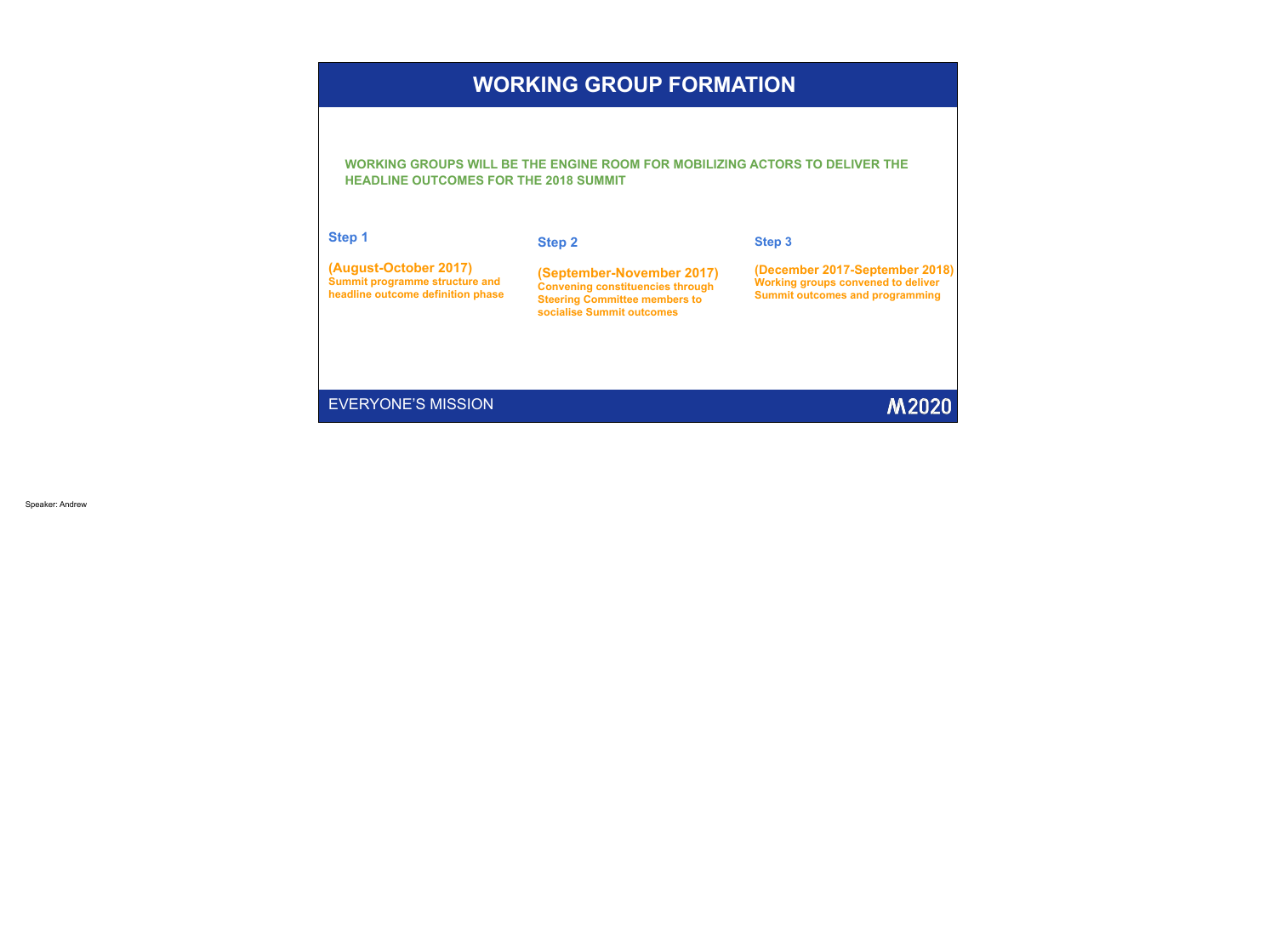| <b>DRAFT 'RUN OF PLAY' (indicative)</b> |  |
|-----------------------------------------|--|
|-----------------------------------------|--|

| Day 1<br>(Weds, Sept 12)                                     | Day 2<br>(Thurs, Sept 13)                                                                                     | Day 3<br>(Fri, Sept 14)                                                                                       | Day 4<br>(Sat, Sept 15)                                                |  |
|--------------------------------------------------------------|---------------------------------------------------------------------------------------------------------------|---------------------------------------------------------------------------------------------------------------|------------------------------------------------------------------------|--|
| 5-6:30pm Evening<br><b>Prayer - Grace</b><br>Cathedral (tbd) | $7:30$ am – 9:00 am<br><b>Hosted Breakfast</b>                                                                | $8:30$ am – 9:30am<br><b>Hosted Breakfast</b>                                                                 | Community<br>Moment: potential<br>climate march and<br>ending concert. |  |
| 7-9pm Opening<br>Ceremony-SF City Hall                       | 9:30am -12:30pm<br>Opening Keynotes and<br>Plenary – Day 1                                                    | 10:00am -12:30pm<br>Opening Keynotes and<br>Plenary - Day 2                                                   |                                                                        |  |
|                                                              | Ipm-2pm<br><b>Hosted Luncheon</b>                                                                             | $1pm$ -2 $pm$<br><b>Hosted Luncheon</b>                                                                       |                                                                        |  |
|                                                              | $2:30 - 5:30$ pm<br>Stage programming,<br>workshops, tour of<br>innovation spaces, and<br>media opportunities | $2:30 - 5:30$ pm<br>Stage programming,<br>workshops, tour of<br>innovation spaces, and<br>media opportunities |                                                                        |  |
|                                                              | $5:30$ pm $-6:30$ pm<br>Closing plenary session -<br>Day 1                                                    | $5:30$ pm $-6:30$ pm<br>Closing plenary session -<br>Day 2                                                    |                                                                        |  |
|                                                              | $7:30$ pm $-9:30$ pm<br>Dinner (Hosted by Co-<br>Chairs)                                                      | $7:00$ pm $-8:30$ pm<br><b>Hosted Reception</b>                                                               |                                                                        |  |
| <b>EVERYONE'S MISSION</b>                                    |                                                                                                               |                                                                                                               |                                                                        |  |